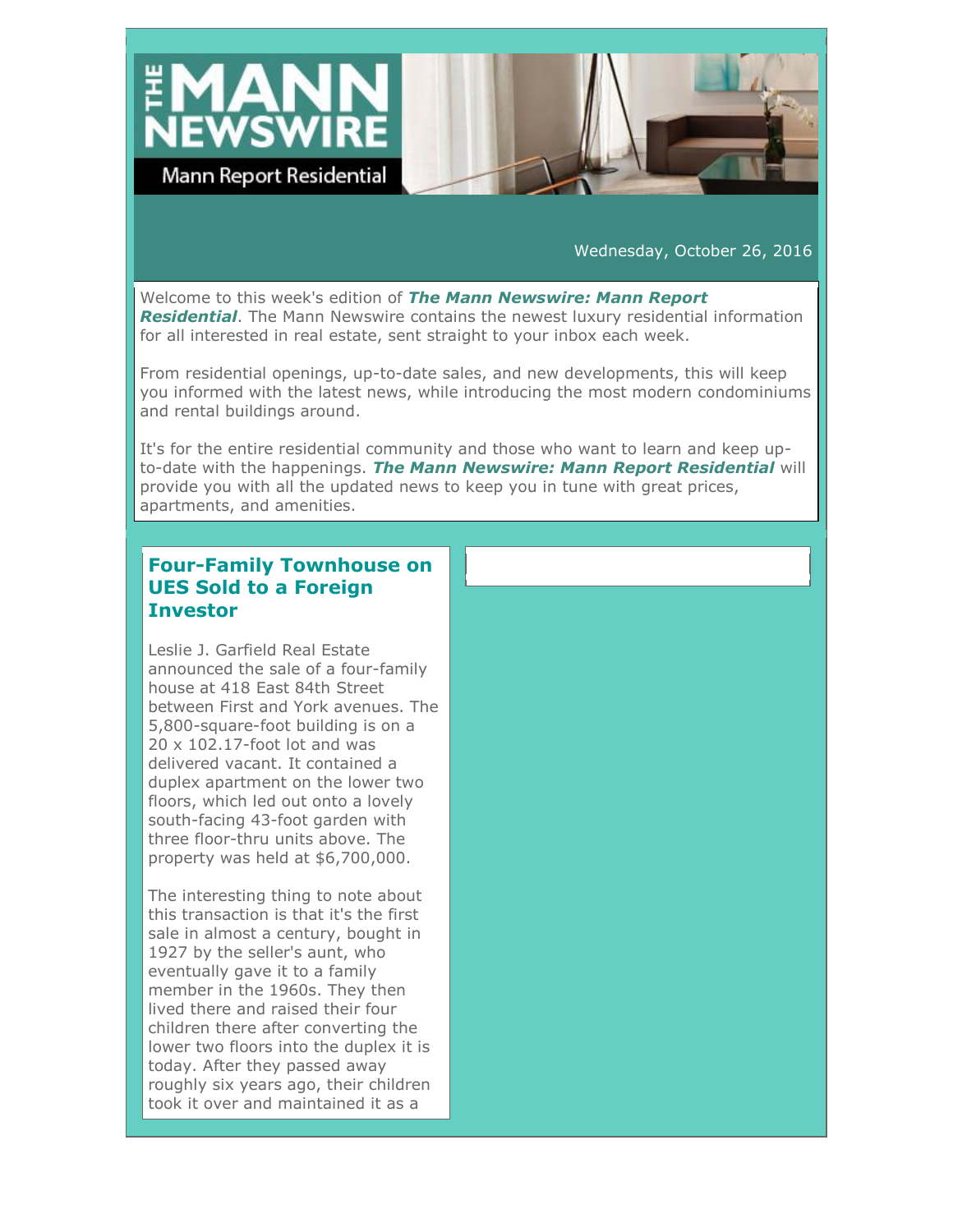rental for a while, until they decided to sell it.

Lydia Rosengarten of Leslie J. Garfield Real Estate was hired to market and sell the property. Investors came in and looked for a return, end users tried to make sense of the space, focusing only on its worth from a \$PSF basis, and offers came in lower than expected.

Finally, a savvy foreign investor, who had bought another building nearby a few years ago, saw the long-term value in holding this property and ultimately bought it with plans to expand the size, keep the unit for him and his family and rent the remainder. Martin F. Librett, Esq. represented the sellers and the buyer was represented by Benjamin A Gorelick, Esq. of SGR Law.

## **Fox Residential Group's Patricia Zaffino Earns Coveted "Negotiation Expert" (CNE) Certification**



As part of a REBNY-endorsed initiative, Patricia Zaffino of Fox Buildings have stories, just like people. Be brave and make yours reach toward the sky.

-Inspired by Stonehenge

#### StonehengeNYC.com

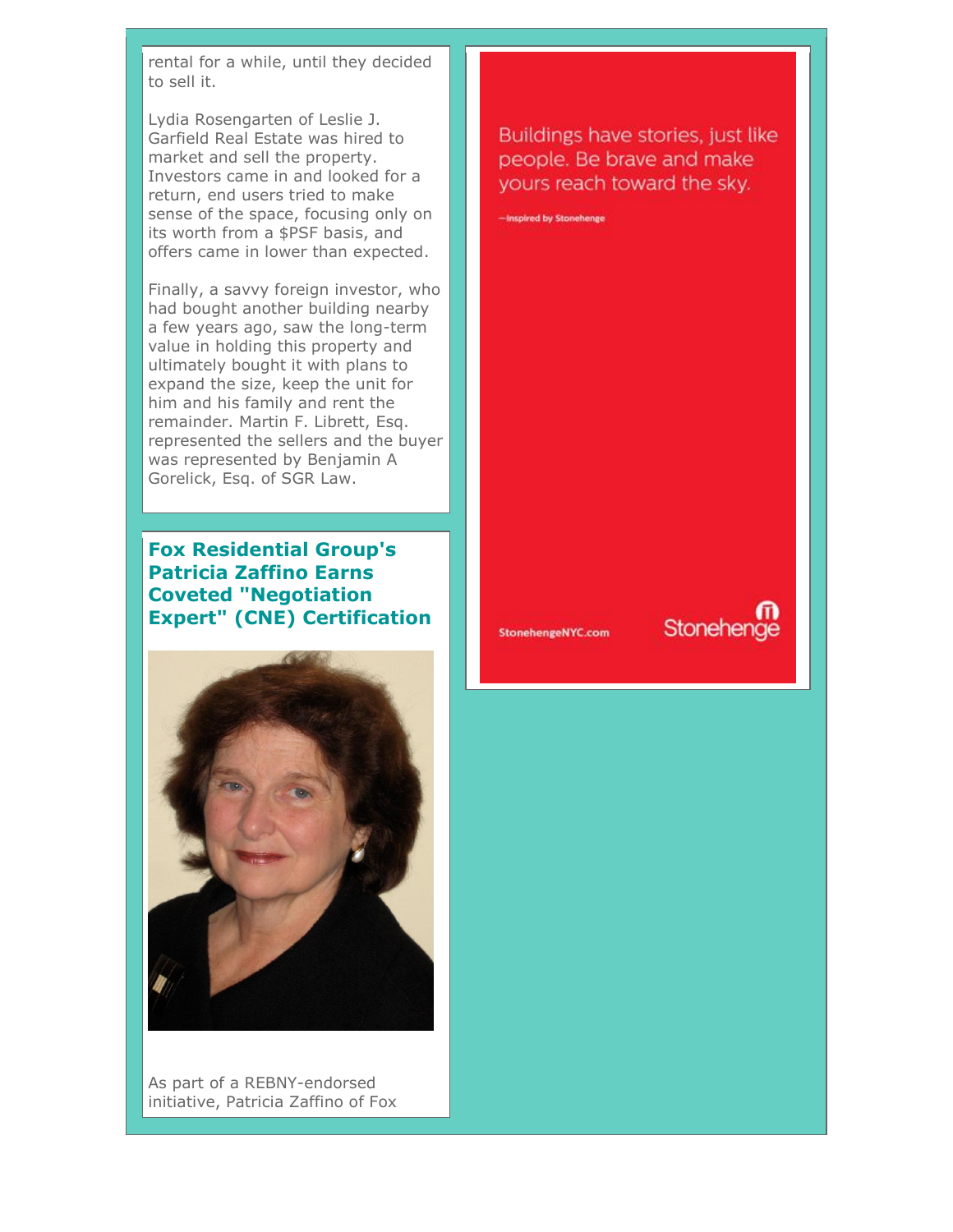Residential Group has earned a Certified Negotiation Expert (CNE) from the Real Estate Negotiation Institute (RENI). The national accreditation requires the completion of a formal negotiation training course with curriculum focusing on effective communication with clients, collaboration, and resolution of deadlocks. With over 56,000 real estate agents in the NYC boroughs, only an estimated 1,000 hold the CNE certification.

"We have always encouraged our team to expand and enhance their skill sets," points out Barbara Fox, founder and president of Fox Residential Group. "Agents with CNE training are considered among the best negotiators in the industry, and we are proud to have some of them at Fox along with Patty."

Adds Ms. Zaffino, "In today's real estate market, buyers and sellers have access to a greater volume of neighborhood and pricing information than ever before. Professional negotiation skills can give our clients an edge in the sale or purchase of their residential assets."

#### **Time Equities Inc.'s Art-in Buildings Program Announces Fall 2016 Art Series**

Time Equities Inc. (TEI), a fullservice New York-based real estate company, is proud to announce its fall 2016 art series, presented by the firm's Art-in-Buildings (AiB) program. Founded in 2000, AiB is a creative initiative that brings contemporary art by emerging and mid-career artists to nontraditional exhibition spaces found throughout TEI's expansive real estate portfolio.

TEI's AiB fall art series, curated by Jennie Lamensdorf, the director and curator of AiB, includes the following exhibitions:



212.242.9900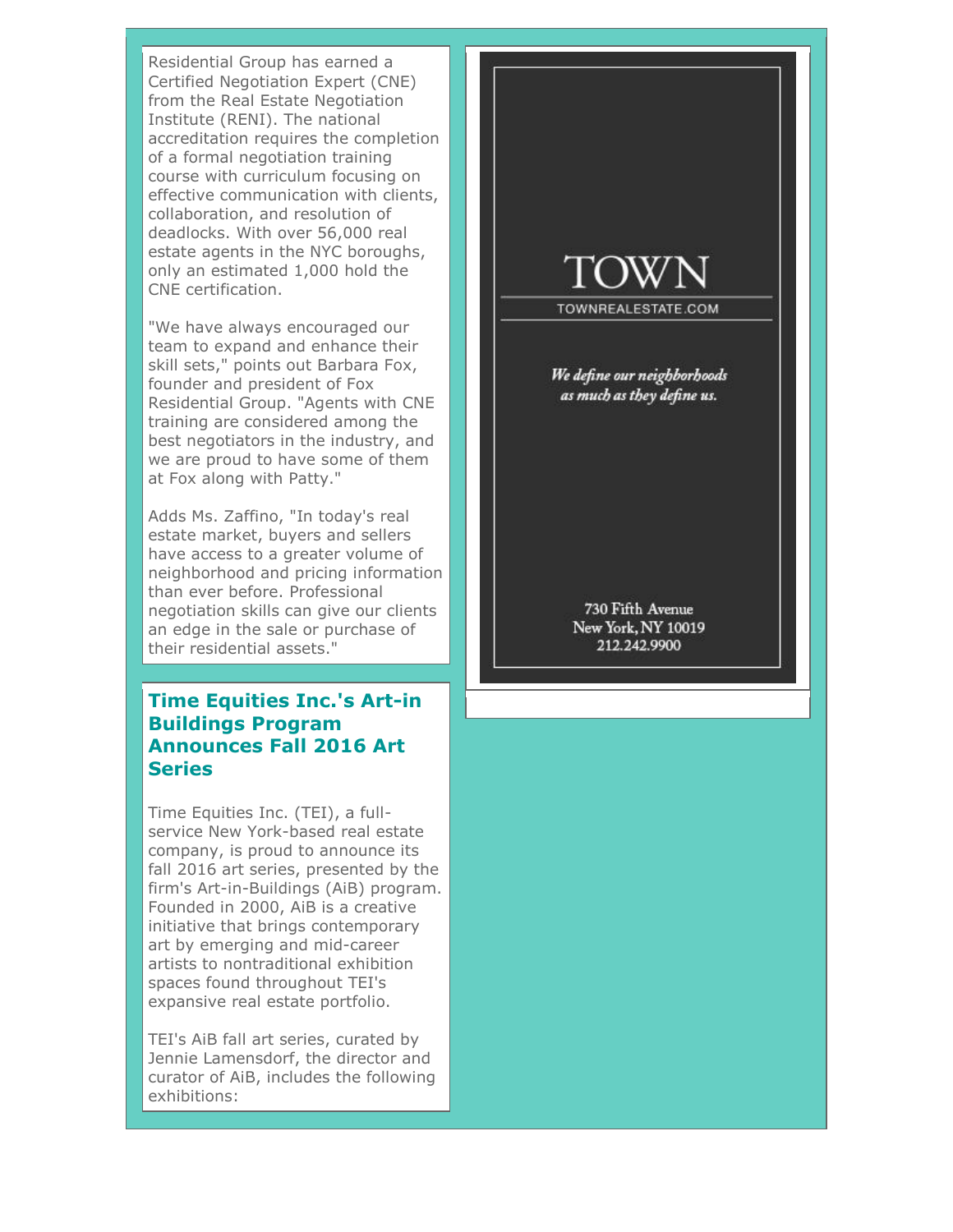\* *Work from Home* by Anne Muntges and Alan Ruiz exhibiting now through November 2016 at 125 Maiden Lane

\* *FDIC Insured* by Michael Mandiberg exhibiting now through December 15 at 40 Rector Street

\* *50 West Art in Construction* Residency Exhibition now through December 16 at Metropolitan College of New York at 60 West Street

\* *The Desmond Six* by Brian Bress exhibiting now through March 2017 at 55 Fifth Avenue

\* S*culptures* by Adam Parker Smith and Jilian Mayer exhibiting November 16, 2016 through May 16, 2017 at 125 Maiden Lane

"In addition to its 50-year reputation of excellence in the real estate industry, Time Equities Inc. remains at the forefront of providing artists with a valuable platform to showcase their creativity," says Lamensdorf. "TEI's Art-in-Buildings program has displayed the work of some of the art industry's most talented names, creating a seamless and innovative relationship between the creative and real estate realms. We're thrilled to work alongside the men and women chosen for this season's art series and look forward to engaging with guests who visit these incredible exhibitions in the weeks ahead."

The AiB Program showcases founder and CEO of TEI Francis Greenburger's love of the arts and his continued commitment to providing opportunities for the creative community. In addition to AiB, Francis also established the Art Omi International Arts Center, a nonprofit artist residency program for visual artists, writers and musicians from all over the world. Boasting a personal art portfolio of over 1,000 unique paintings and sculptures, his affinity for the arts is also mirrored throughout TEI's New

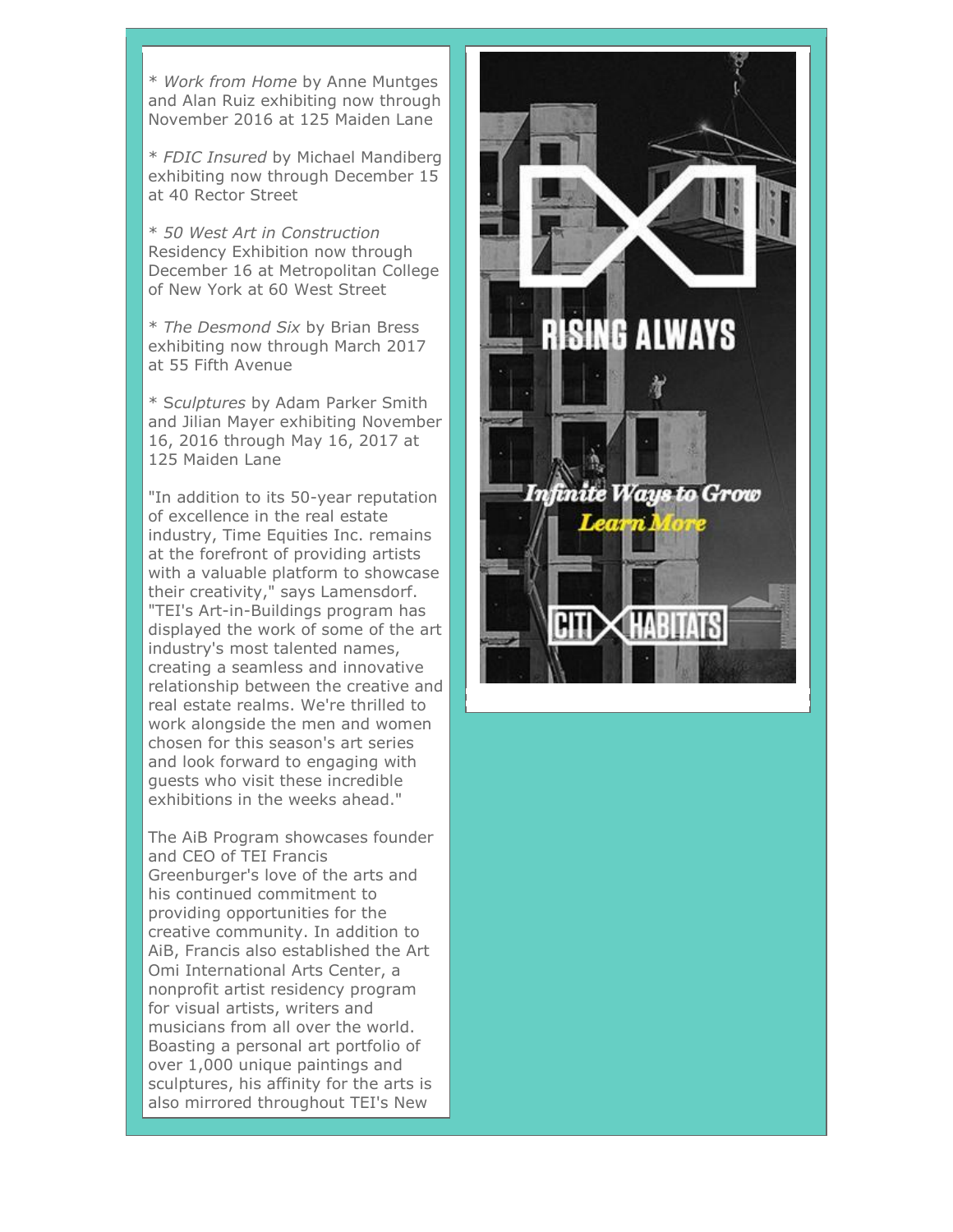York City-based commercial and retail projects, many of which feature individual pieces from his own collection.

For more information or to make an appointment for these exhibitions, please contact Jennie Lamensdorf at [jlamensdorf@timeequities.com](mailto:jlamensdorf@timeequities.com) or visit [http://teiartinbuildings.com/.](http://teiartinbuildings.com/)

#### **REBNY Report: Record \$13.6 Billion in NYC Home Sales Transacted in 3Q 2016**

The New York City residential sales market posted a record \$13.6 billion in citywide total consideration (monetary value for completed home sales transactions) in the third quarter of 2016, according to the Real Estate Board of New York's (REBNY) newest Residential Sales Report. This 15 percent rise from the third quarter of 2015 is the greatest total value of home sales transacted in New York City within one quarter since REBNY began tracking home sales data in 2006.

The average sales prices for a home (cooperatives, condominiums, and one- to three-family dwellings) in Brooklyn, Queens and The Bronx also reached new highs this quarter. Year-over-year the average sales price for a home increased 8 percent to \$891,000 in Brooklyn; 6 percent to \$523,000 in Queens; and 3 percent to \$400,000 in The Bronx. Additionally, the average sales price for a condominium in Manhattan hit a new record of \$2,952,000, driven by sales in highpriced, new developments.

This bounce back from a lukewarm second quarter 2016 was further amplified by the 11 percent rise in the average sales price for a home in New York City to \$981,000 in the third quarter of 2016 compared to \$888,000 in the third quarter of 2015. All five boroughs individually

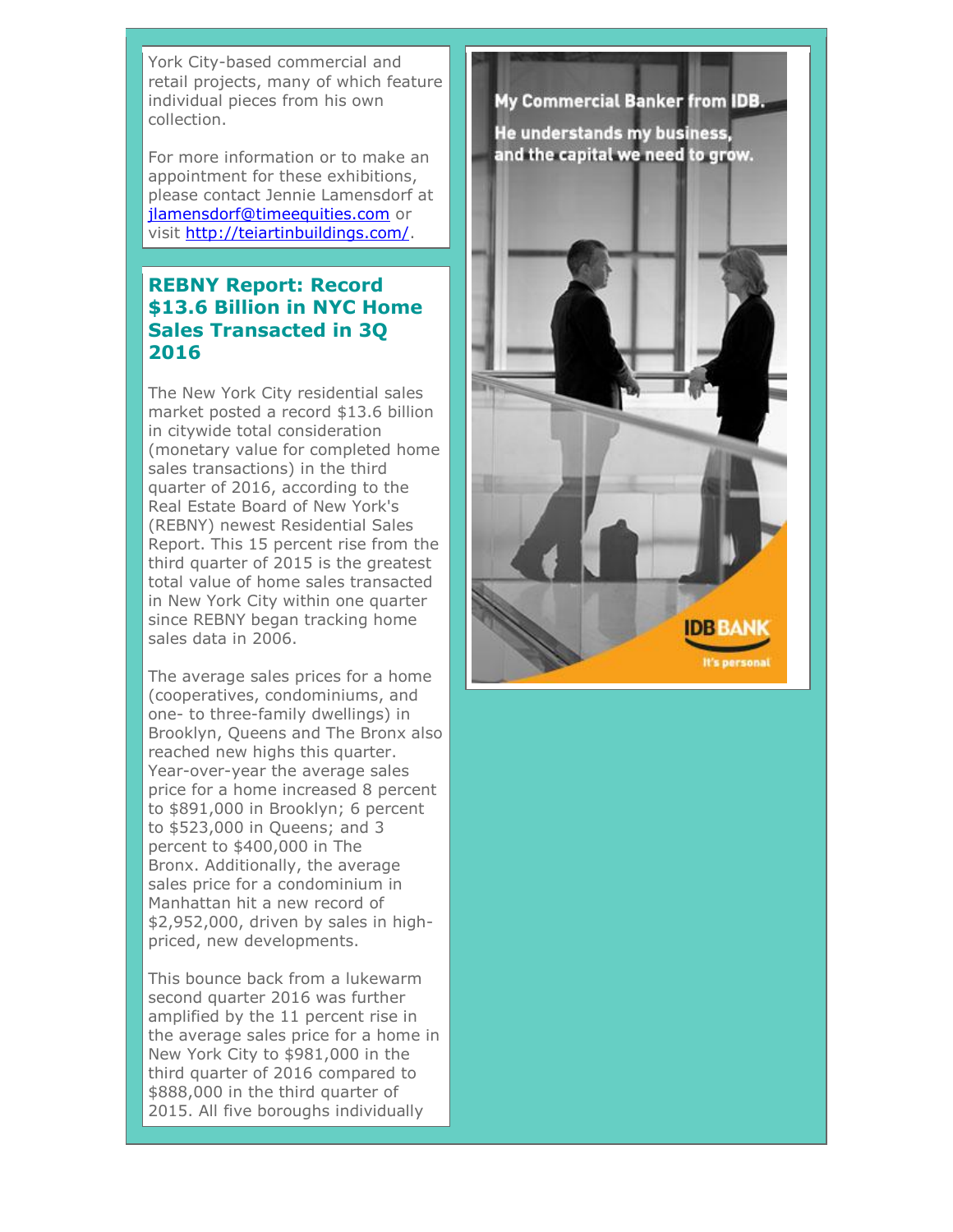posted year-over-year increases in the average sales price for a home.

Demonstrating the breadth of demand for New York City homes, the median sales price for a home also experienced a boost in all the boroughs this quarter compared to last year. The median sales price for a home in New York City increased four percent to \$580,000 from \$560,000 last year.

"The record total transactional value and uptick in home sales completed this quarter represent the health of the residential market citywide," said John Banks, III, REBNY president. "The slight pause felt last quarter was redirected through the hot summer season and this heightened activity sets us up for a promising remainder of 2016."

Home sales volume grew year-overyear in each borough, except for Manhattan, with the total number of New York City homes sales registering at 13,899 in the third quarter of 2016, a 6 percent rise from last year. The total number of home sales transactions increased 2 percent to 3,257 in Brooklyn; 7 percent to 4,303 in Queens; 13 percent to 1,034 in The Bronx; and 32 percent to 1,647 in Staten Island. Manhattan posted 3,658 sales, a 6 percent decrease from the third quarter of 2015.

New records for total residential sales consideration were also set for both Manhattan and Brooklyn in the third quarter of 2016. Year-overyear, total consideration jumped 16 percent to \$7.31 billion in Manhattan and 11 percent to \$2.90 billion in Brooklyn. Total residential sales consideration rose 12 percent to \$2.25 billion in Queens; 16 percent to \$413.9 million in the Bronx; and 41 percent to \$767.3 in Staten Island in the third quarter of 2016 compared to last year's third quarter.





Commercial and Residential Real Estate Transactions Leasing Banking & Finance New Development/Conversion Projects

Romer Debbas, LLP is a boutique law firm located in midtown Manhattan specializing in the areas of real estate, banking/private banking, new developments and offering plans, commercial leasing general corporate law, trust and estates and taxation. The firm represents a wide array of clients including buyers & sellers of residential and commercial real estate, prominent lending institutions, developers, landlords & tenants, foreign and domestic investors, cooperative and condominium boards, and small businesses.

> 275 Madison Avenue, Suite 801 New York, NY 10016 T: 212.888.3100 www.romerdebbas.com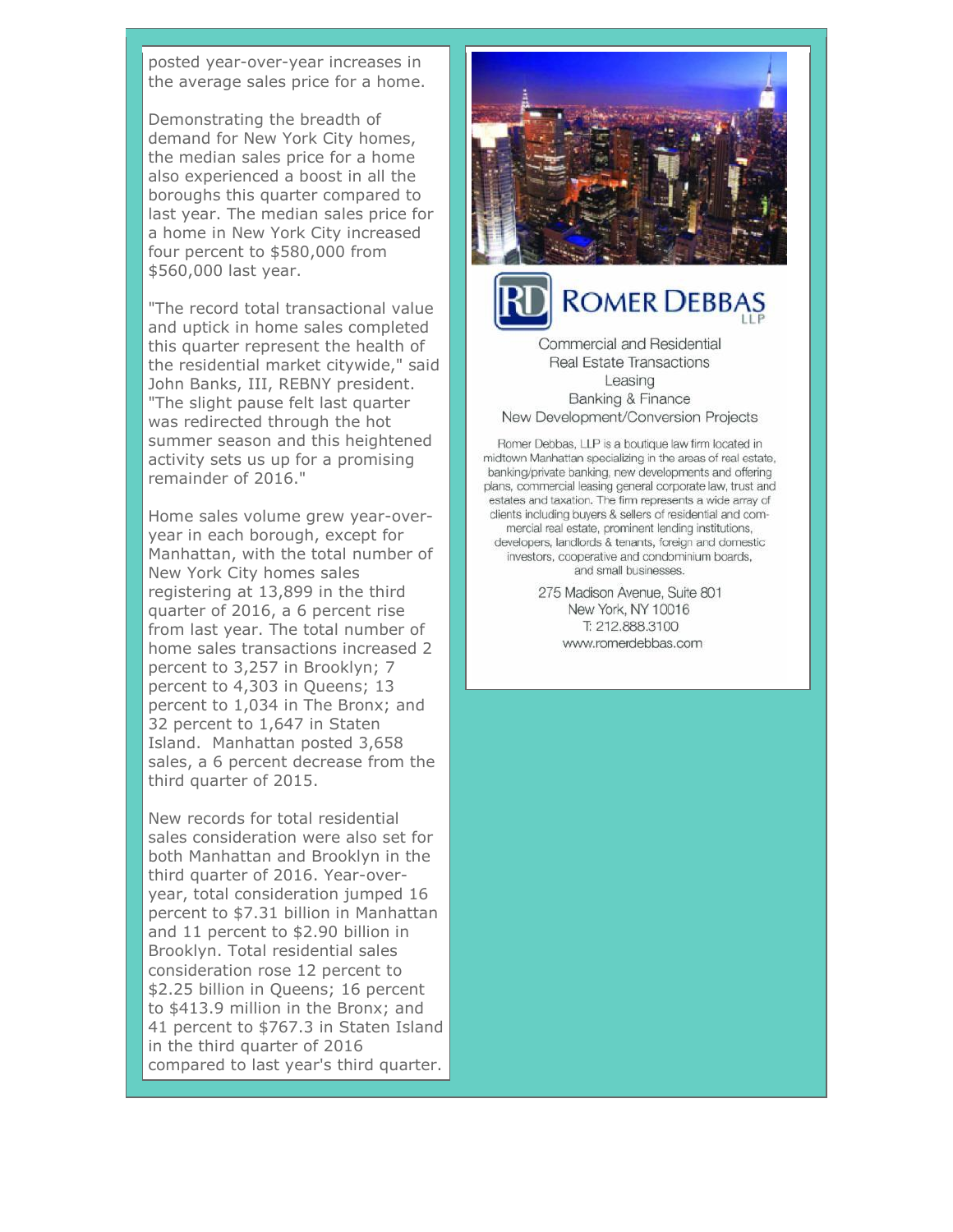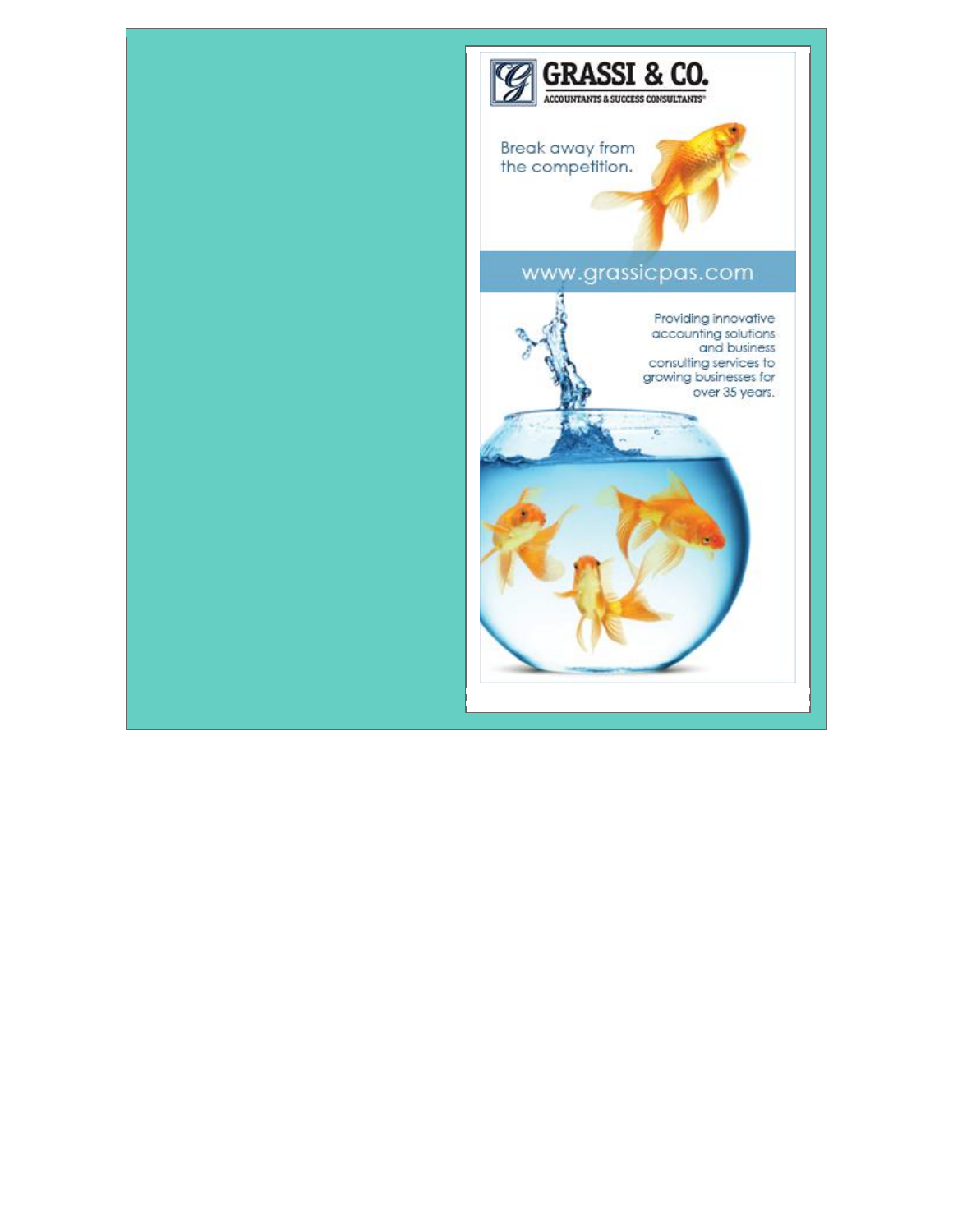## We'll guide you in the right direction.

Business decisions can be difficult. We can help you make the right choices by outlining all of the critical issues, as well as the costs and benefits related to each of the options.

At Janover LLC, our greatest value is our experience and ability to help you choose the<br>right direction so that you can reach your business and personal goals.

Relationships beyond calculation.



**Long Island** 

Suite 516

516.542.6300

#### Relationships beyond calculation

**New York** 485 Madison Ave. 9th Floor New York, NY 10022 212.792.6300

п 100 Quentin Rossevelt Blvd. Garden City, NY 11530 www.janoverllc.com

Thank you for including us as part of your regular e-mail reading -- and for continuing to turn the pages of our print editions.

We value your suggestions about what you'd like to see in upcoming Mann Publications. And we particularly appreciate your contributions, such as photo events, news items or an idea for a feature.

Follow us on Instagram: mannpublications

Please email [bmachtiger@mannpublications.com](mailto:bmachtiger@mannnpublications.com) We'd love to hear from you.